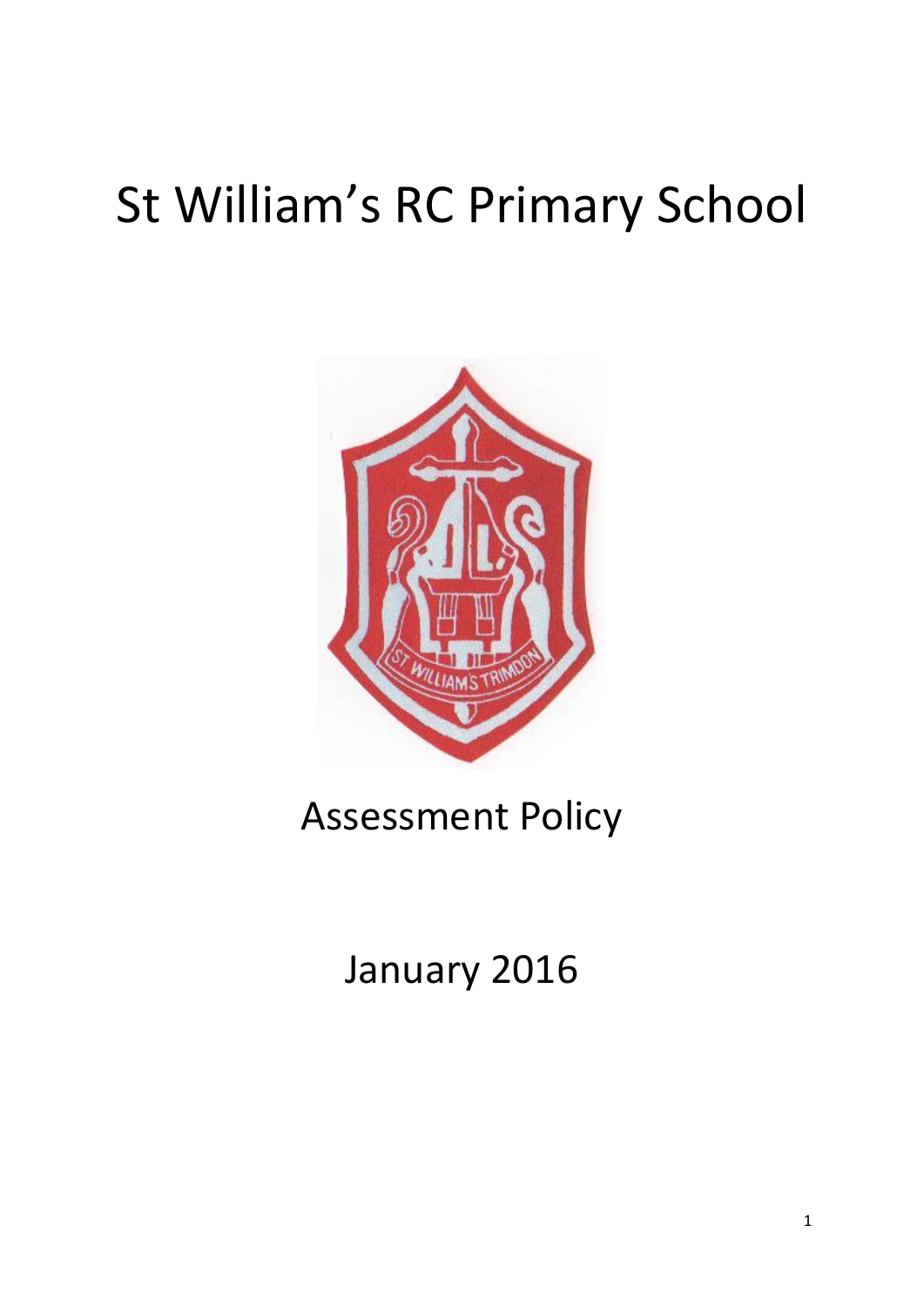| Rationale                            | 3                       |
|--------------------------------------|-------------------------|
| <b>Principles of Assessment</b>      | $\mathbf{3}$            |
| <b>Formative Assessment</b>          | $\overline{\mathbf{4}}$ |
| <b>Summative Assessment</b>          | 5                       |
| <b>National Summative Assessment</b> | 6                       |
| <b>Portfolio Work</b>                | 6                       |
| <b>Reporting</b>                     | $\overline{\mathbf{z}}$ |
| <b>Roles and Responsibilities</b>    | 7                       |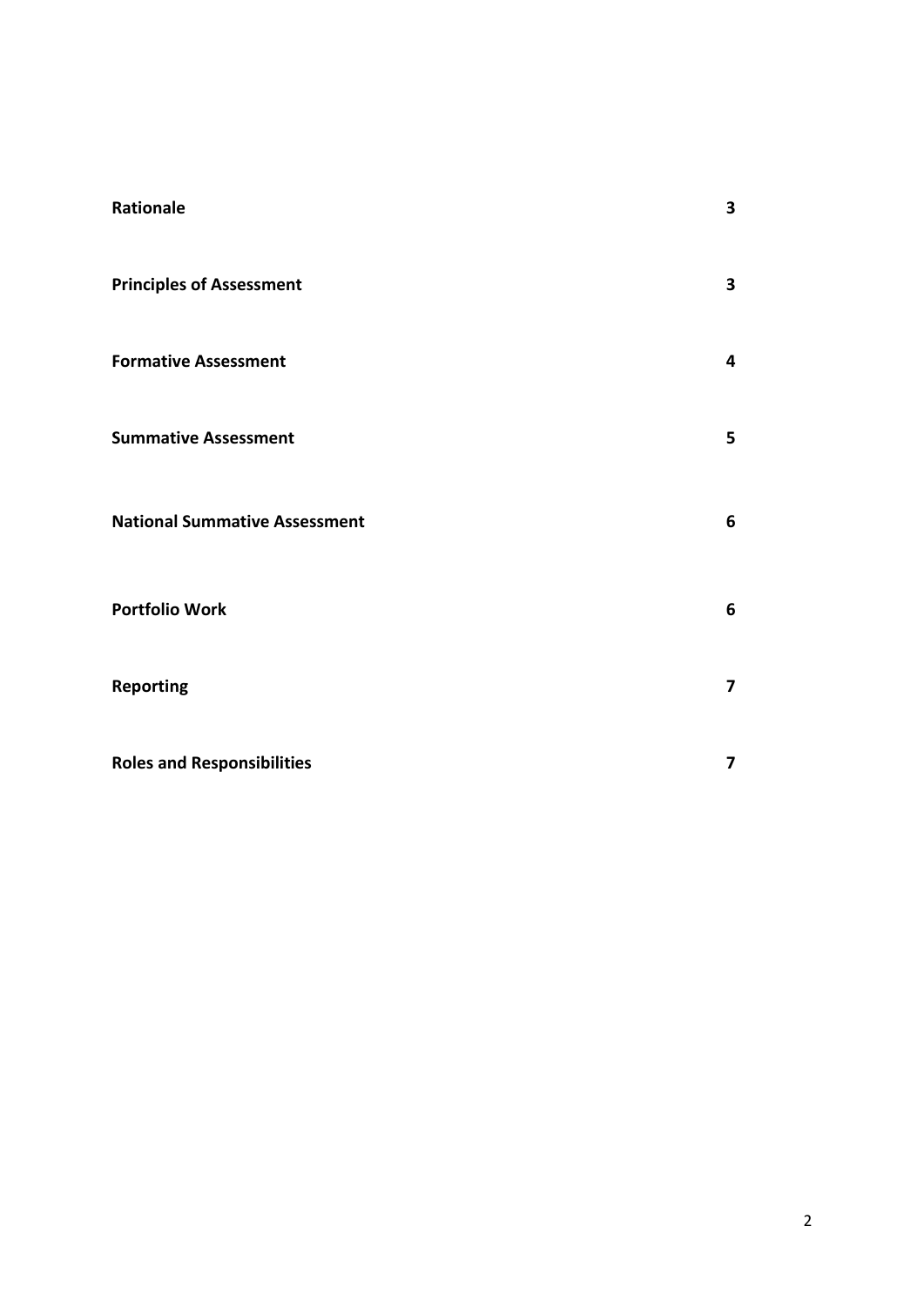#### **Rationale**

Assessment is a continuous process which is integral to teaching and learning, allowing children to reach their true potential. It should be incorporated systematically into teaching strategies in order to promote better than expected progress for individuals, groups and cohorts. At St William's, we use the National Curriculum as a starting point for all of the teaching and learning experiences that we provide for our children**.**

#### **Principles of Assessment**

At St William's we believe that assessment **should be**:

- Useful and informative for children, teachers, leaders, governors, parents and any other relevant stakeholders.
- Informative for children on where they are in their learning, where they need to get to and how they can get there.
- Informative to the organisation of planning, learning groups; allocation of support, interventions and other resources.
- Timely, ensuring teachers have up to date information about the achievement and progress of children in their class.
- Well communicated
	- between teaching colleagues
	- between staff and children
	- between school and home
- Standardised across school so that staff are able to recognise needs, priorities and development of other children throughout the school.
- Monitored and reviewed to ensure robustness and accuracy.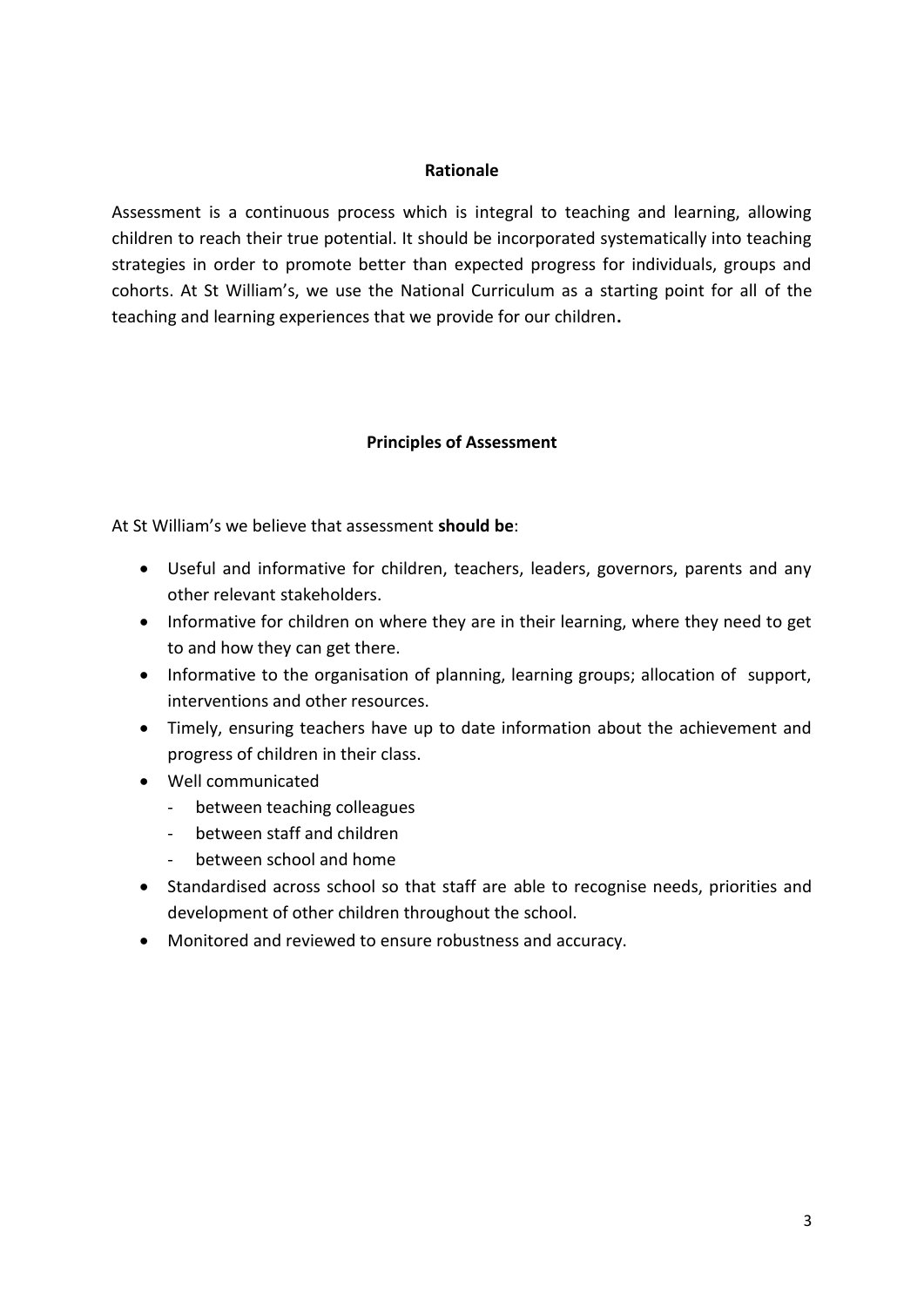#### **Formative Assessment**

Formative Assessment is an integral part of teaching and learning. It helps children to measure their own strengths and areas for development. It allows teachers to understand pupil performance on a continual basis, enabling them to identify when pupils are struggling, when they have consolidated learning and when they are ready to progress. In this way it supports teachers to provide appropriate support and interventions as well as extensions. It enables teachers to evaluate their own teaching and to plan future lessons accordingly.

#### **The following practices are followed in order to facilitate this:**

- Learning objectives are shared with pupils as part of everyday practice.
- Success criteria are shared and built up with the class as appropriate.
- Pupils are given the opportunity to see and discuss examples of good work when appropriate.
- Pupils' understanding is explored through a variety of age related means which include activities such as careful questioning, observations; written work, discussion.
- Pupils are given constructive feedback. This feedback can be both verbal and written. Written comments or symbols are used to indicate achievements and areas for improvement to move learning forward.
- Pupils are set targets that are clear and achievable. Individual targets are set in Literacy and Numeracy and these are changed when appropriate.
- Pupils are encouraged to assess their own performance through:
	- Success criteria
	- **Discussions**
	- **Self Assessment**
	- **Peer assessment**
- Regular quality assessment is undertaken to inform planning
- Support Plans and short notes provide up to date information on SEN children's progress and intervention. These are also used to track the provision made for these pupils throughout the school and provides evidence of progress within the Key Stage.
- Careful observations are made of each child to identify their strengths and needs; these are used to inform planning and identify 'next steps' in learning. Observations are collated in a Learning Journal in Early Years which provides evidence of their progression.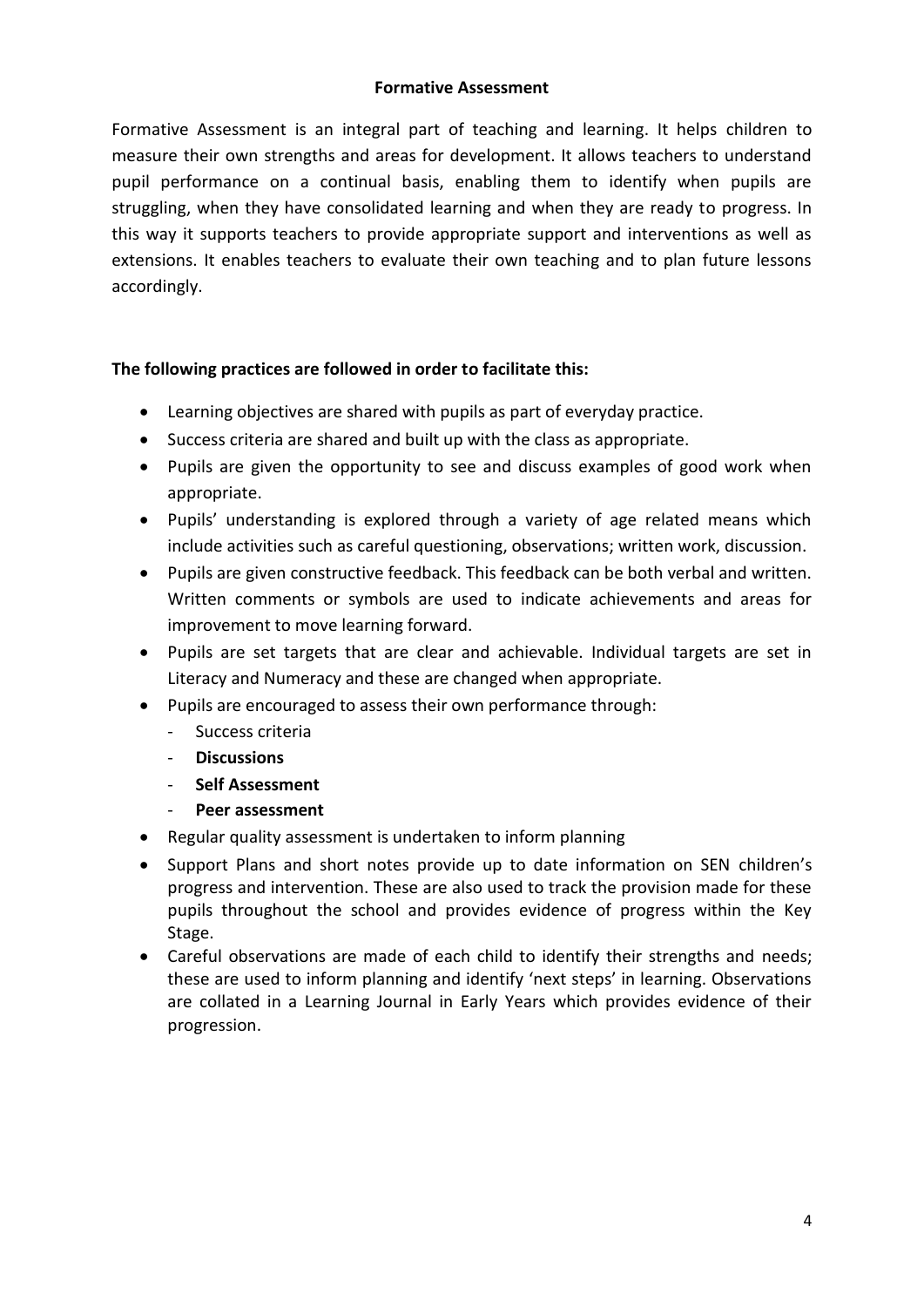#### **Summative Assessment**

In-school summative assessments will be used to monitor and support children's performance. They will provide children with information about how well they have learned and understood a topic or course of work taught over a period of time, providing feedback on how they can continue to improve. In-school summative assessments will also inform parents about achievement, progress and wider outcomes. Teachers will make use of inschool summative assessments to evaluate both pupil learning and the impact of their own teaching. Both these purposes will support teachers in planning for subsequent teaching and learning. In-school summative assessments will also be used at whole school level to monitor the performance of pupil cohorts, to identify where interventions may be required and to work with teachers to ensure pupils are supported to achieve sufficient progress and expected attainment.

#### **The following summative assessments will be used:**

#### **i) Early Years**

Staff in Early Years complete a baseline assessment of children on entry. This allows staff to quickly identify individual needs, set realistic targets and plan appropriate support and intervention as well as measure progress.

The Early Years Foundations Stage Profile provides evidence of a child's progress, attainment and level of development by the end of the Reception year.

#### **ii) Key Stage 1 & 2**

Children in KS1 and KS2 are assessed periodically and progress and attainment data is recorded on the school tracking system (i-track). Test materials are used to support teachers with making accurate teacher assessment judgements. These assessments are carried out towards the end of every term (three times per year) and are used to monitor the performance of individuals, groups and cohorts as well as identifying gaps and next steps for planning. The following subjects are summatively assessed termly:

- Maths
- Writing
- Reading
- SPaG
- Speaking and Listening
- $\bullet$  RE
- Science
- Computing
- $\bullet$  PE

At Present the school uses i-track to record assessment data for reading, writing and maths.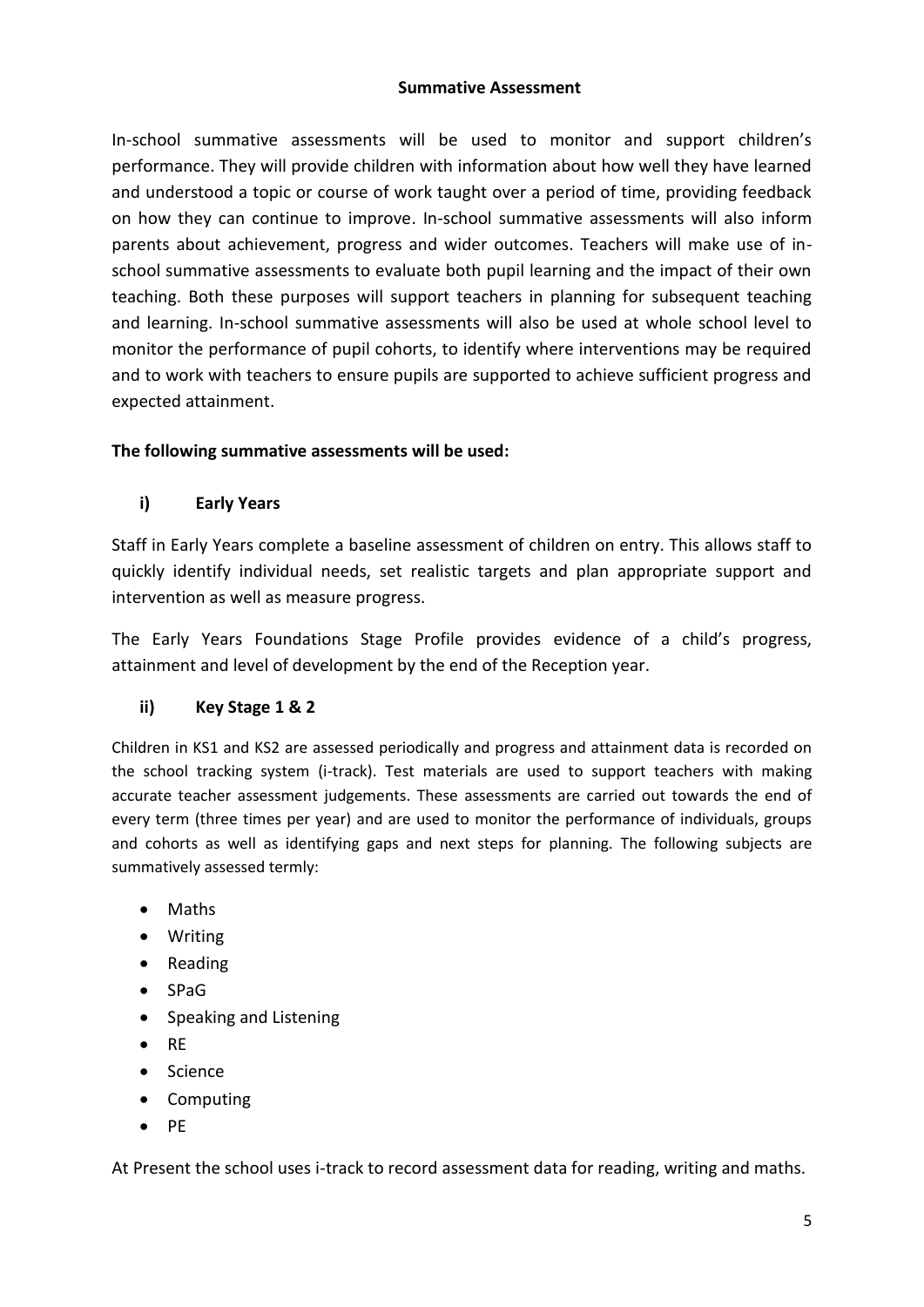#### **National Summative Assessment**

Nationally standardised assessments will be used to provide information on how children are performing in comparison to children nationally. They will provide parents with information on how the school is performing in comparison to schools nationally. Teachers will have a clear understanding of national expectations and assess their own performance in the broader national context. Nationally standardised summative assessment enables the school leadership team to benchmark the school's performance against other schools locally and nationally, and make judgements about the school's effectiveness. The government and OFSTED will also make use of nationally standardised summative assessment to provide a starting point for Ofsted's discussions, when making judgements about the school's performance.

A range of 'Nationally standardised summative assessments' will be used:

- Early Years Foundation Stage Profile
- A Phonics Screening test in Year 1
- National Curriculum teacher assessments at the end of Key Stage 1
- National Curriculum tests and teacher assessments at the end of Key Stage 2

#### **Portfolio Work**

Subject leaders compile a portfolio of work in writing, RE, Computing, Scientific Enquiry, Design Technology and Art. The purpose of the portfolio is to:

- Provide evidence of a pupil's work, which tracks performance, year on year.
- Be a useful resource for moderation and standardisation
- Be mid-year indicators of performance and can inform planning for the rest of the year